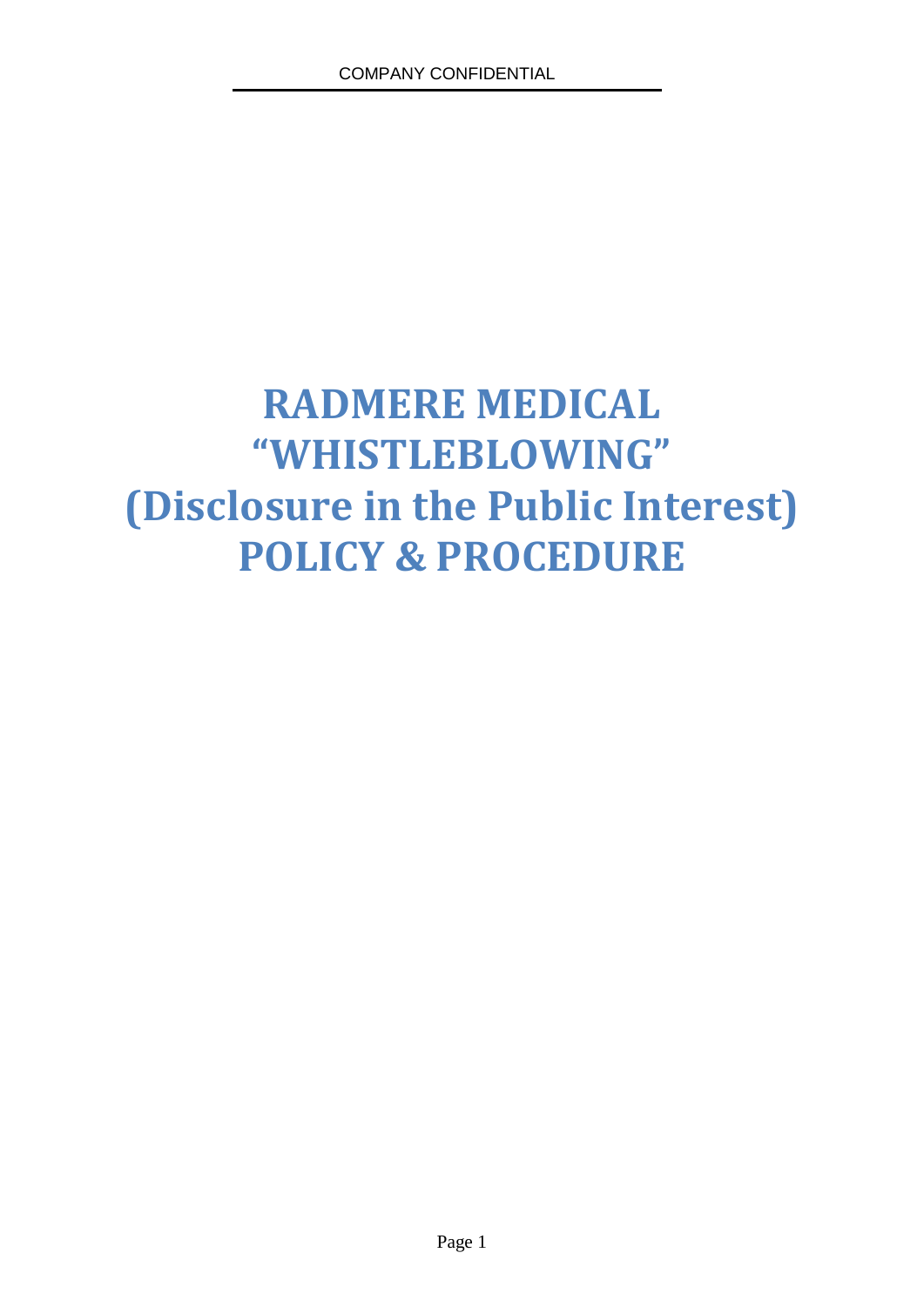#### COMPANY CONFIDENTIAL

| <b>Policy title:</b> | <b>RADMERE MEDICAL "WHISTLEBLOWING" POLICY &amp;</b> |
|----------------------|------------------------------------------------------|
|                      | <b>PROCEDURE</b>                                     |

| <b>Issue date:</b> | Aug 2018 | Date policy | Jul 2019 |
|--------------------|----------|-------------|----------|
|                    |          | is to be    |          |
|                    |          | reviewed:   |          |

**Version: Issued by:** Managing Director – Mike Johnson

| <b>Associated</b><br>documentation: | (None)                           |
|-------------------------------------|----------------------------------|
| <b>Appendices:</b>                  | (None)                           |
| <b>Approved by:</b>                 | Managing Director - Mike Johnson |
| Date:                               | 28-Aug-18                        |

| <b>Review and</b><br>consultation<br>process: | Annually from review date above by Managing Director<br>- Mike Johnson. |
|-----------------------------------------------|-------------------------------------------------------------------------|
| <b>Responsibility</b>                         | Day to day responsibility for implementation & training:                |
| for                                           | Managing Director - Mike Johnson                                        |
| Implementation                                |                                                                         |
| & Training:                                   |                                                                         |

| <b>Revisions:</b> |                  |                                      |  |
|-------------------|------------------|--------------------------------------|--|
| Date:             | <b>Author:</b>   | <b>Description:</b>                  |  |
| 28-Aug-18         | <b>Ben Meade</b> | Updated and re-issued following      |  |
|                   |                  | annual review, no major changes.     |  |
| 09-Aug-17         | <b>Ben Meade</b> | Updated and re-issued following      |  |
|                   |                  | annual review, no major changes.     |  |
| 09-Sep-16         | <b>Ben Meade</b> | Final version for signing            |  |
| 10-Aug-16         | <b>Ben Meade</b> | Initial version for Radmere Medical. |  |
|                   |                  |                                      |  |

| <b>Distribution</b> | Current PDF version to be distributed and available               |
|---------------------|-------------------------------------------------------------------|
|                     | electronically as required for employees, also to 3 <sup>rd</sup> |
|                     | parties and clients upon request so long as suitable              |
|                     | confidentiality agreements in place.                              |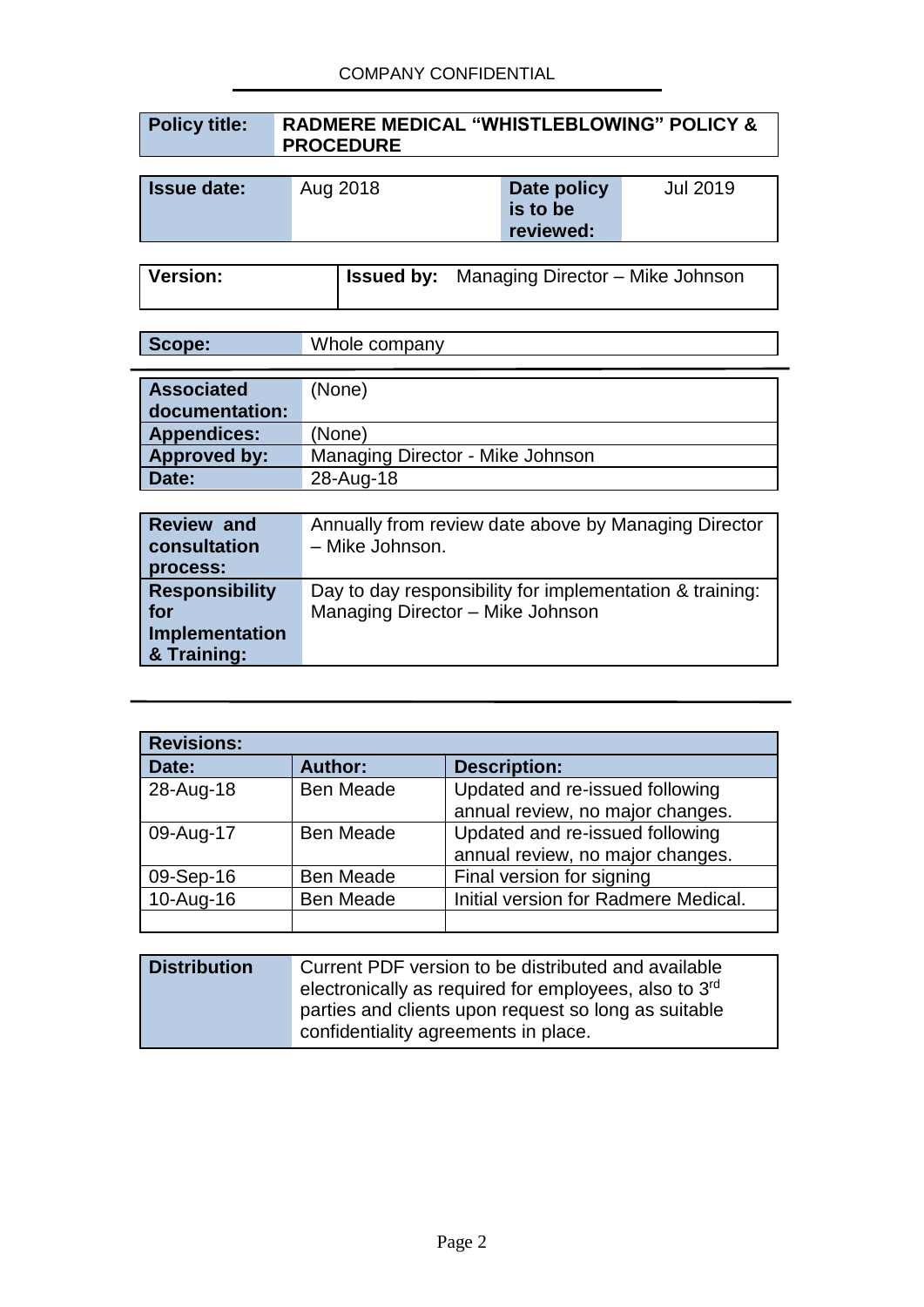## **Contents**

| 1. |  |
|----|--|
| 2. |  |
| 3. |  |
| 4. |  |
| 5. |  |
|    |  |
|    |  |
|    |  |
|    |  |
| 6. |  |
|    |  |
|    |  |
|    |  |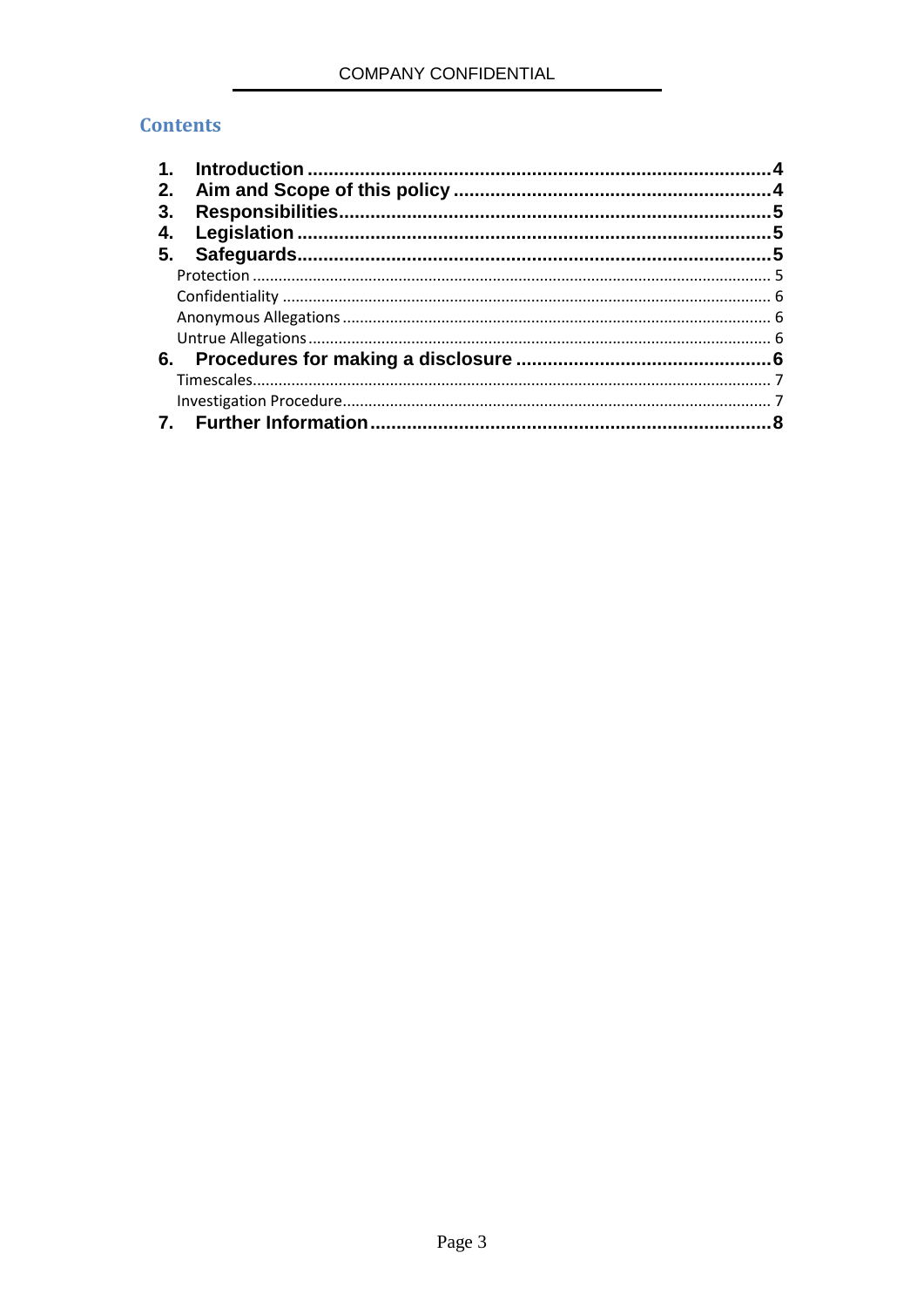# **1. Introduction**

This "Whistleblowing" (making a Disclosure in the Public Interest) policy is a key component of the management framework for **Radmere Medical Ltd (Radmere)**.

Radmere is committed to the highest standards of openness, probity and accountability. An important aspect of accountability and transparency is a mechanism to enable staff and others to voice concerns in a responsible and effective manner.

Where an individual discovers information that they believe shows serious malpractice or wrongdoing within the organisation then this information should be disclosed internally without fear of reprisal, and there should be arrangements to enable this to be done independently of line management if necessary.

It should be emphasised that this policy is intended to assist individuals who believe they have discovered malpractice or impropriety. It is not designed to question financial or business decisions taken by Radmere nor should it be used to reconsider any matters which have already been addressed under harassment, complaint, disciplinary or other procedures.

This policy may be supported by other policies and by guidance documents to assist with putting the policy into practice day-to-day.

**Openness, accountability and transparency directly support high quality Patient Centred care and good ethical business practice which is at the heart of what Radmere represents and all employees, contractors or 3rd parties working with Radmere are expected to be fully aware of this policy and procedure to raise any legitimate concerns promptly and correctly.**

# **2. Aim and Scope of this policy**

This policy is designed to enable Radmere staff to raise concerns internally and at a high level and to disclose information which the individual believes shows malpractice or impropriety. This policy is intended to cover concerns which are in the public interest and may at least initially be investigated separately but might then lead to the invocation of other procedures e.g. disciplinary, involvement of relevant external agencies. These concerns could include

- Financial malpractice or impropriety or fraud
- Failure to comply with a legal obligation or Statutes
- Dangers to Health & Safety or the environment
- Criminal activity
- Improper conduct or unethical behaviour
- Attempts to conceal any of these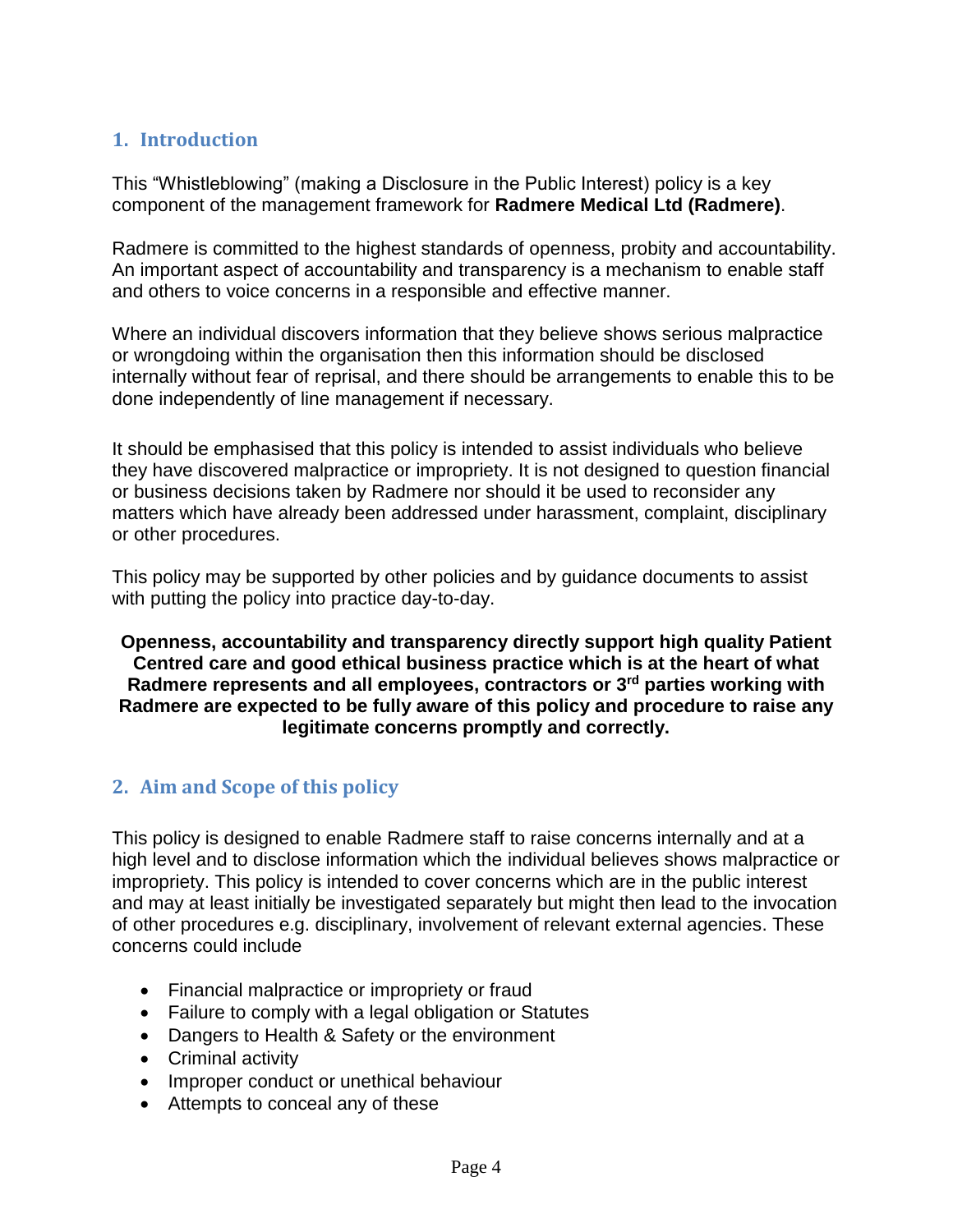# **3. Responsibilities**

- Ultimate responsibility for "Whistleblowing" rests with the *Managing Director – Mike Johnson*, including managing and implementing the policy and related procedures.
- Responsibility for maintaining this Policy is held by *Managing Director – Mike Johnson* and it will be reviewed at least annually with any changes being approved by *Managing Director – Mike Johnson*.
- Any Line Managers are responsible for ensuring that their permanent staff, temporary staff and any contractors are aware of:
	- o The "Whistleblowing" policy & procedures
	- o Their personal responsibilities for "Whistleblowing"
	- o How to access advice on "Whistleblowing" matters
- Line managers shall be individually responsible for "Whistleblowing" within their business area and ensuring that any legitimate concerns raised are dealt with properly, fairly and as quickly as possible, also maintaining proper records
- Staff are responsible for raising any legitimate concerns promptly to an appropriate manager or director.

#### **All staff, contractors and 3rd parties shall comply with the "Whistleblowing" policy and must understand their personal responsibilities. Failure to do so may result in disciplinary action, termination of contracts and legal prosecution where necessary.**

# **4. Legislation**

The Public Interest Disclosure Act, which came into effect in 1999, gives legal protection to employees against being dismissed or penalised by their employers as a result of publicly disclosing certain serious concerns. Radmere endorses the provisions set out within this policy and procedure to ensure that no members of staff should feel at a disadvantage in raising legitimate concerns.

# **5. Safeguards**

#### **Protection**

This policy is designed to offer protection to those employees of the Company who disclose such concerns provided the disclosure is made:

- in good faith
- in the reasonable belief of the individual making the disclosure that it tends to show malpractice or impropriety and if they make the disclosure to an appropriate person (see below). It is important to note that no protection from internal disciplinary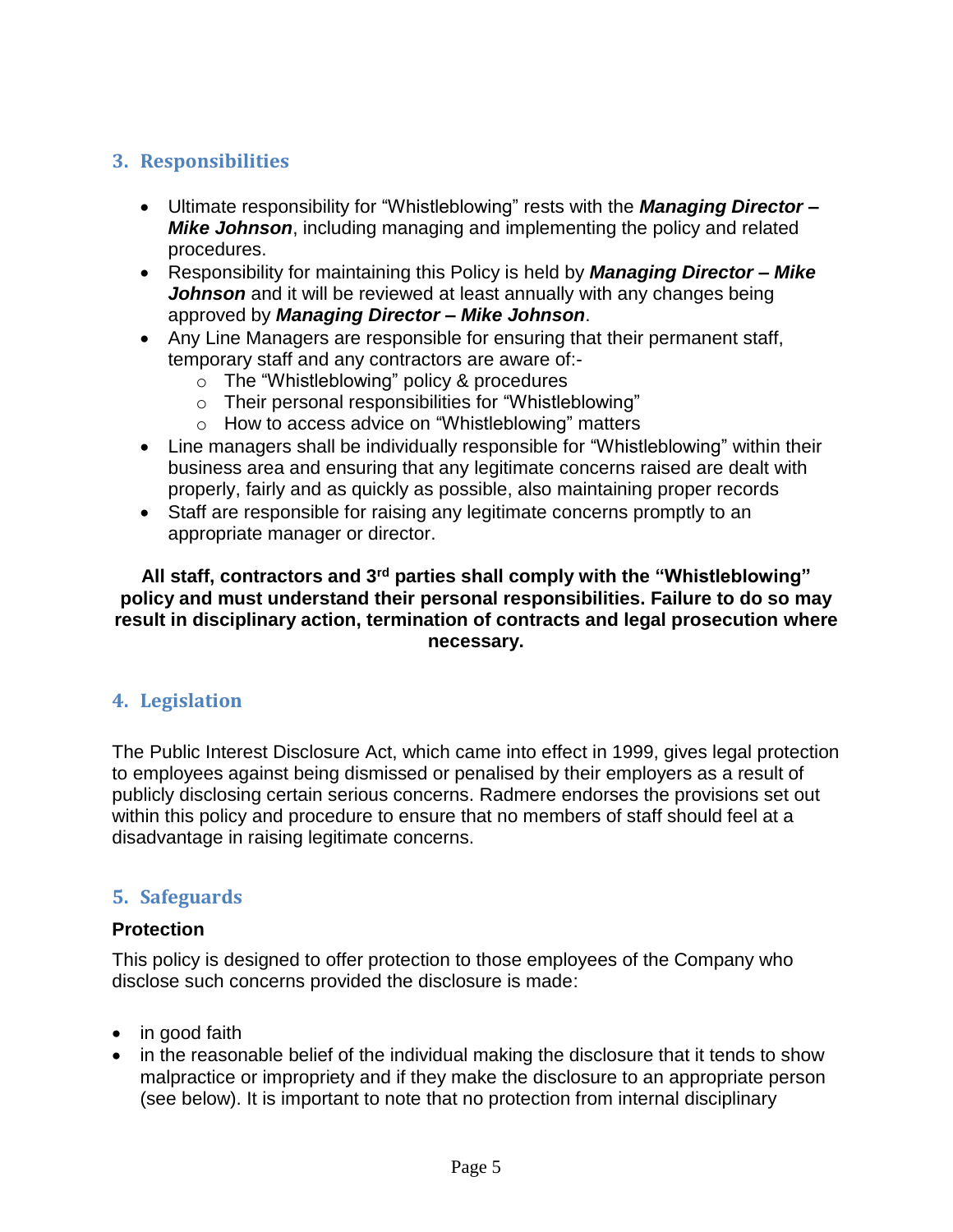procedures is offered to those who choose not to use the procedure. In an extreme case malicious or wild allegations could give rise to legal action on the part of the persons complained about.

### **Confidentiality**

The Company will treat all such disclosures in a confidential and sensitive manner. The identity of the individual making the allegation may be kept confidential so long as it does not hinder or frustrate any investigation. However, the investigation process may reveal the source of the information and the individual making the disclosure may need to provide a statement as part of the evidence required.

#### **Anonymous Allegations**

Radmere encourages individuals to put their name to any disclosures they make. Concerns expressed anonymously are much less credible, but may be considered at Radmere's discretion.

In exercising this discretion, the factors to be taken into account will include:

- the seriousness of the concerns raised
- the credibility of the concerns
- the likelihood of confirming the allegation from attributable sources

# **Untrue Allegations**

If an individual makes an allegation in good faith, which is not confirmed by subsequent investigation, no action will be taken against that individual.

In making a disclosure the individual should exercise due care to ensure the accuracy of the information.

If, however, an individual makes malicious or vexatious allegations, and particularly if he or she persists with making them, disciplinary action may be taken against that individual.

# **6. Procedures for making a disclosure**

On receipt of a complaint of malpractice, the member of staff who receives and takes note of the complaint, must pass this information as soon as is reasonably possible, to the appropriate designated investigating officer as follows:

• complaints of malpractice will be investigated by the appropriate Manager/Director unless the complaint is against the Manager/Director or is in any way related to the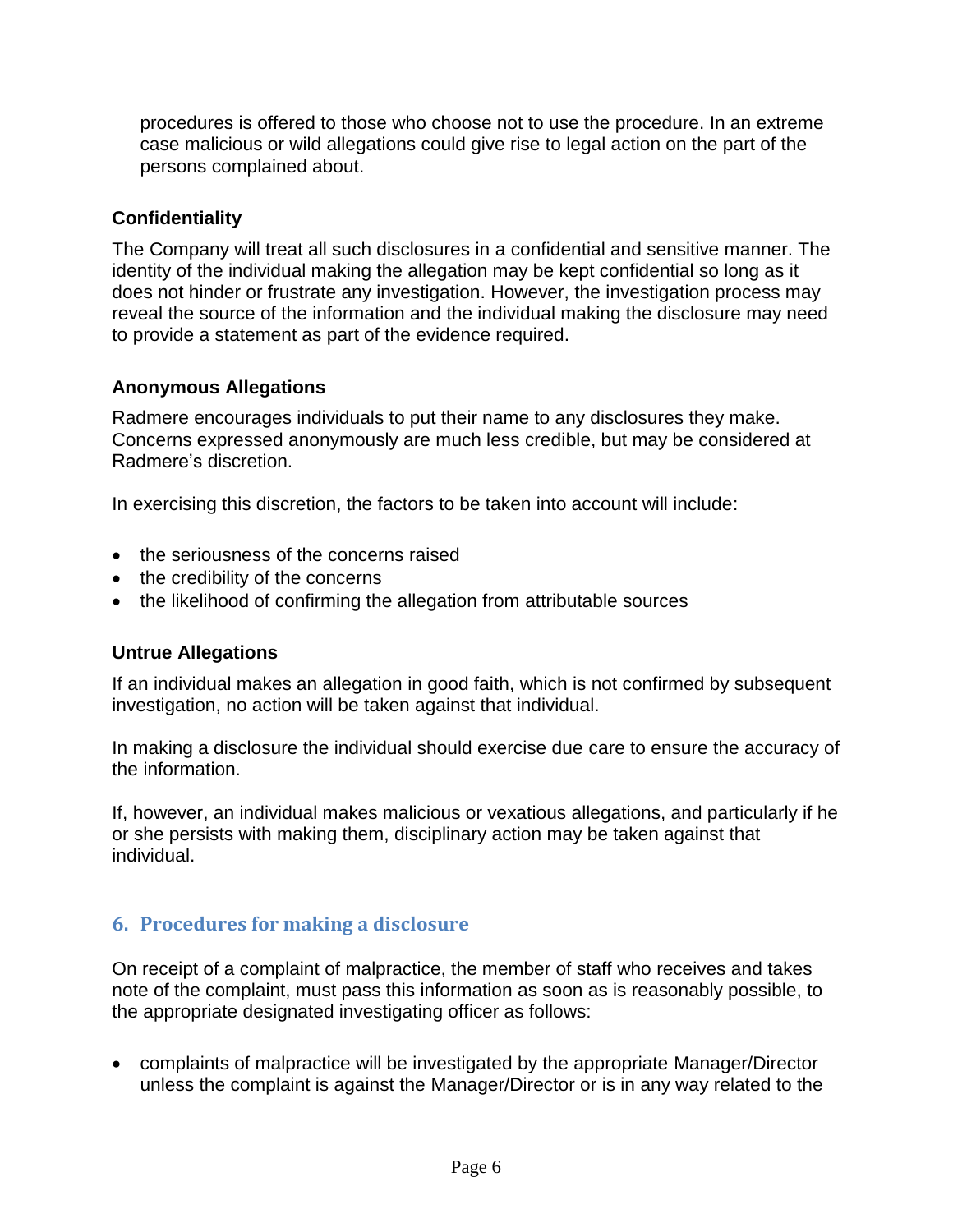actions of the Manager/Director. In such cases, the complaint should be passed to the Managing Director for referral.

• complaints against the Managing Director should be passed to another Director for investigation

Should none of the above routes be suitable or acceptable to the complainant then the complainant may approach one of the following individuals who have been designated as independent points of contact under this procedure. They can advise on the implications of the legislation and the possible internal and external avenues of complaint open to them.

- Non-Exec Director Ben Meade
- Non-Exec Director Mr Ratan Das

If there is evidence of criminal activity, then the investigating officer should inform the police. Radmere will ensure that any internal investigation does not hinder a formal police investigation.

## **Timescales**

Due to the varied nature of these sorts of complaints, which may involve internal investigators and / or the police **or other external agencies (CQC, ICO, etc)**, it is not possible to lay down precise timescales for such investigations. The investigating officer should ensure that the investigations are undertaken as quickly as possible without affecting the quality and depth of those investigations.

The investigating officer, should as soon as practically possible, send a written acknowledgement of the concern to the complainant and thereafter report back to them in writing the outcome of the investigation and on the action that is proposed. If the investigation is a prolonged one, the investigating officer should keep the complainant informed, in writing, as to the progress of the investigation and as to when it is likely to be concluded.

All **communication** to the complainant should be in writing and sent to their home address.

#### **Investigation Procedure**

The investigating officer should follow these steps:

- Full details and clarifications of the complaint should be obtained
- The investigating officer should inform the member of staff against whom the complaint is made as soon as is practically possible. The member of staff will be informed of their right to be accompanied by a trade union or other representative at any future interview or hearing held under the provision of these procedures